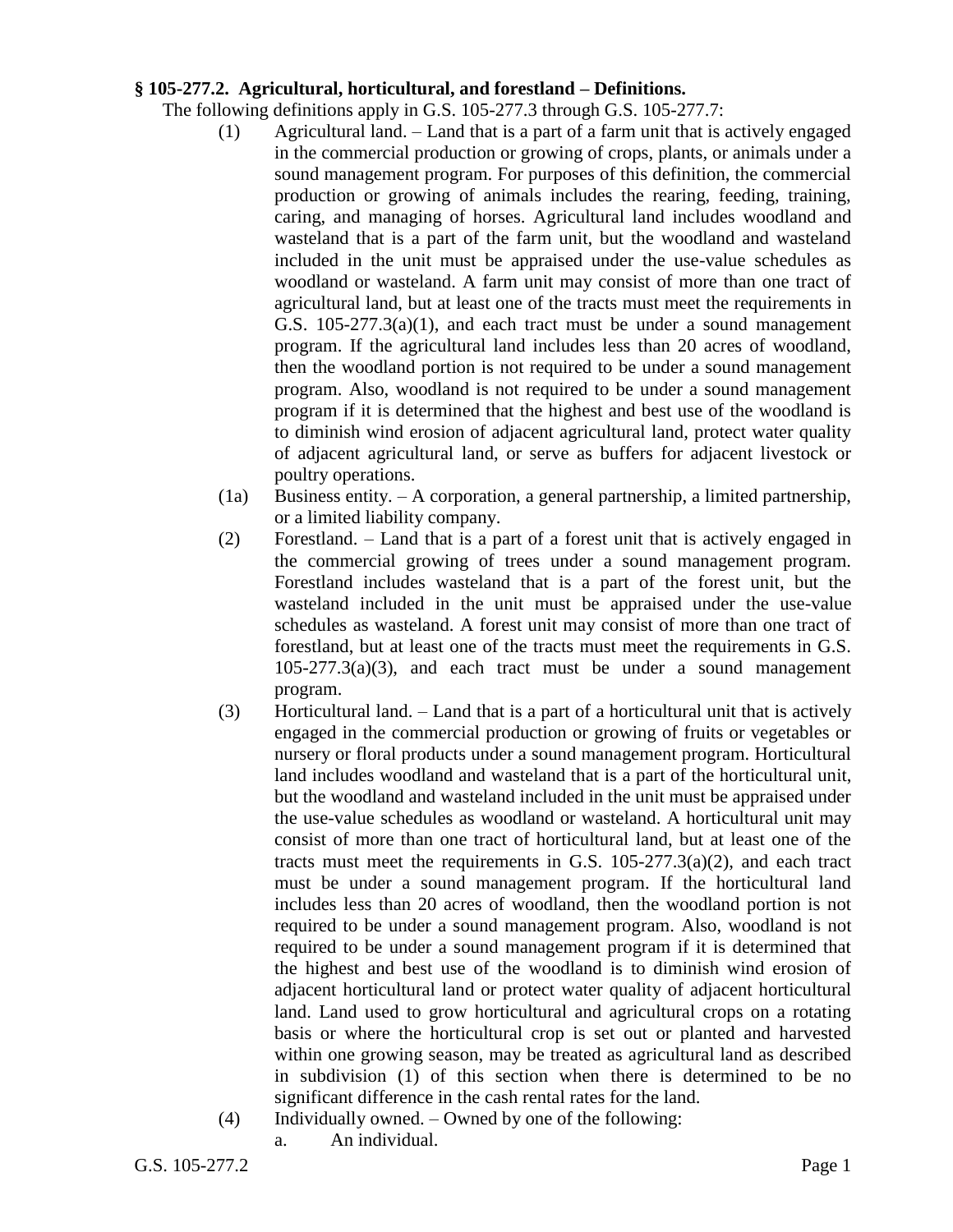- b. A business entity that meets all of the following conditions:
	- 1. Its principal business is farming agricultural land, horticultural land, or forestland. When determining whether an applicant under G.S. 105-277.4 has as its principal business farming agricultural land, horticultural land, or forestland, the assessor shall presume the applicant's principal business to be farming agricultural land, horticultural land, or forestland if the applicant has been approved by another county for present-use value taxation for a qualifying property located within the other county; provided, however, the presumption afforded the applicant may be rebutted by the assessor and shall have no bearing on the determination of whether the individual parcel of land meets one or more of the classes defined in G.S. 105-277.3(a). If the assessor is able to rebut the presumption, this shall not invalidate the determination that the applicant's principal business is farming agricultural land, horticultural land, or forestland in the other county.
	- 2. All of its members are, directly or indirectly, individuals who are actively engaged in farming agricultural land, horticultural land, or forestland or a relative of one of the individuals who is actively engaged. An individual is indirectly a member of a business entity that owns the land if the individual is a member of a business entity or a beneficiary of a trust that is part of the ownership structure of the business entity that owns the land.
	- 3. It is not a corporation whose shares are publicly traded, and none of its members are corporations whose shares are publicly traded.
	- 4. If it leases the land, all of its members are individuals and are relatives. Under this condition, "principal business" and "actively engaged" include leasing.
- c. A trust that meets all of the following conditions:
	- 1. It was created by an individual who owned the land and transferred the land to the trust.
	- 2. All of its beneficiaries are, directly or indirectly, individuals who are the creator of the trust or a relative of the creator. An individual is indirectly a beneficiary of a trust that owns the land if the individual is a beneficiary of another trust or a member of a business entity that has a beneficial interest in the trust that owns the land.
- d. A testamentary trust that meets all of the following conditions:
	- 1. It was created by an individual who transferred to the trust land that qualified in that individual's hands for classification under G.S. 105-277.3.
	- 2. At the date of the creator's death, the creator had no relatives.
	- 3. The trust income, less reasonable administrative expenses, is used exclusively for educational, scientific, literary, cultural, charitable, or religious purposes as defined in G.S. 105-278.3(d).